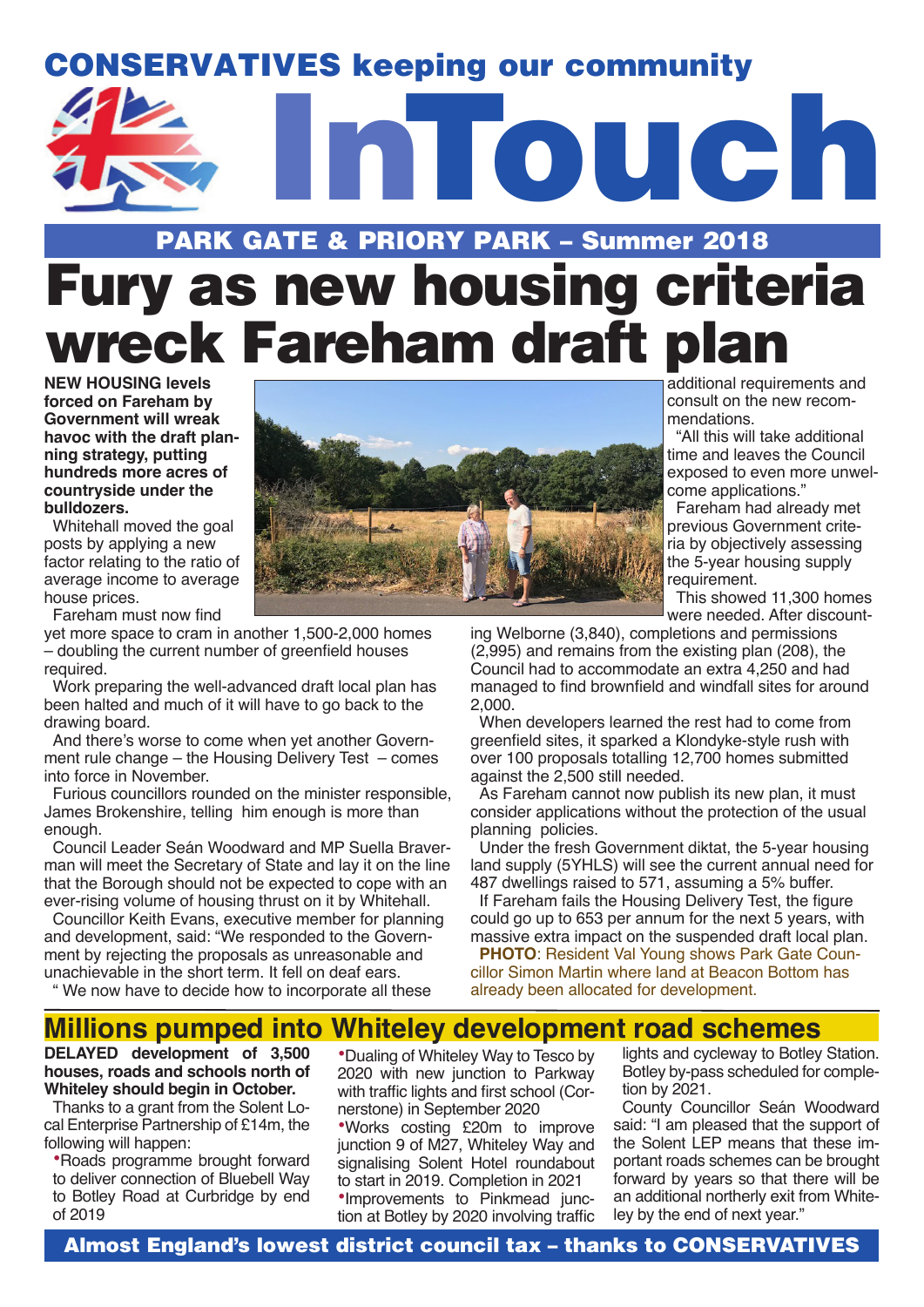**Alderman Brian Bayford**

Four years after being Fareham's first citizen, Susan Bayford took the chain of office for a second time at the Council's annual meeting in May. Her husband, Brian Bayford, who is also a former Mayor, is once more

her Consort.

The Mayor is pictured recently investing her husband, a former Park Gate Ward councillor, as an Honorary Alderman following his retirement in May after 16 years' service

on the Council.

**Ian thanks voters**

# Start imminent on new flats development | Nature reserve 25 years old

site."

Following the successful local elections which saw us increase our majority on the Council, Simon Martin has been appointed as the Executive Member for Streetscene. The Streetscene department provides some of the Council's key services including waste collection and recycling services together with street cleaning, grounds mainte-<br>nance and hedge cutting.

port in the local elections in May. They included Ian Bastable, who was elected in Park Gate to succeed the retiring Brian Bayford, Ian said: "I'm so honoured to have been given this opportunity to bring the approach I advocated in the election to the decisions that the Council will have to take over the next 4 years." He has been appointed vice-chairman of the planning

committee

**Simon's appointment**

**Seán Woodward** 8 Persian Drive Whiteley PO15 7BJ Tel: 01489 881030 email: sean.woodward@hants gov.uk

### Conservative candidates around the Borough benefited from strong sup-Act fast for cash Residents' victory in parking fines row

**COUNTY COUNCILLOR Fareham Sarisbury**

**BOROUGH COUNCILLORS Park Gate & Priory Park**

### COME AND JOIN US

If you support **Conservative** principles and would like to vote to select your Council and Parliamentary candidates, to attend social and political events or help us by delivering InTouch in your street, then why not join Park Gate Branch of Fareham Conservative Association? Contact Simon Woodhams 07971 288993 or simon@sjwuk.com





5 Blake Close **Whitelev** Fareham PO15 7LT Tel: 074 4455 2194 email: ibastable@fareham.gov.uk



### 2 InTouch 35,000 people use Holly Hill Leisure Centre every week. CONSERVATIVES promised it. We delivered. InTouch 3



**COUNTY Councillor Seán Woodward has a grant pot of £8,000 available to help local organisations with small, important projects they would like to achieve in Park Gate/Priory Park area.** 

The money is specifically for capital projects, not running costs, and anyone interested should contact him.

The application process is simple and online, but you need to act fast.

**DRACONIAN parking restrictions imposed by a management company will cease on September 17 after a storm of protest.**

Chamonix Estates, appointed by developers Taylor Wimpey to control on-street parking at Greenacres, were imposing £100 fines for not parking in formal bays.

Similar measures planned for Strawberry Fields were defeated by a majority of residents.

Councillor Simon Martin said he was awaiting a reply from Taylor Wimpey confirming the lifting of restrictions would apply to all the Strawberry Fields and Greenacres development.

**PHOTO:** Rebecca Adam shows where weeds have taken over the gutter and kerb in Pimpernel Close.

"It will be important for residents to park sensibly and ensure that roads are not obstructed, particularly for access to emergency vehicles.

"I will be discussing this with Taylor Wimpey and the local residents' group to ensure this decision does not result in parking free-for-all. Ian Bastable and I will continue to hold Chamonix and Taylor Wimpey to account."





**FOR OVER a year, many residents have been wondering what is happening at the Middle Road/Station Road development site.**

Councillor Ian Bastable said: "The lack of progress has led to many questions from residents about the state of the site, access

around the site, and the poor appearance in the heart of Park Gate.

"Finally, we have been advised that the developer is able to make progress towards the development of 14 much-needed new flats with commercial units beneath "A new contractor has been appointed and we should see work restarting imminently resulting in an improved appearance during developments with hoardings to obscure the

Works are scheduled to take approximately a year during which the pathway will remain closed.

**CELEBRATIONS were held to mark the opening by naturalist Chris Packham exactly 25 years ago of Swanwick Lakes Nature Reserve.**

The beautiful venue was set up thanks to the tenacity of Fareham Council in negoriating a deal with the Civil Aviation Authority when granting planning consent for the Air Traffic Control Centre.

Hampshire and IoW Wildlife Trust came on board and have brilliantly managed the area.

County Councillor Seán Woodward, who attended the original opening, said: "Swanwick Lakes represents one of the best examples of planning gain any council has ever achieved on the back of a major planning application and I know that the reserve and walks are enjoyed by thousands."

> **Simon Martin** 230 Botley Road Burridge Southampton SO31 1BL Tel: 01489 325805 email: smartin@fareham.gov.uk

nance and hedge cutting. WHE SERVE VOIL ALL are in the community. Center to each wall accouncillors promise the highest standards of service to every-WE SERVE YOU ALL one in the community. Contact us any time and we'll respond personally within 48 hours.





# **County cost-cutting causes massive weeds invasion**



### **WEEDS are running riot in streets and footpaths across Park Gate Ward and the rest of Fareham Borough.**

Warm weather and thunderstorms have combined to help them grow at an alarming rate.

Residents are demanding that the County Council, which is responsible for highways weed control, should take urgent action to clear up the unsightly mess.

Up to this year, the County Council undertook pesticide spraying on roads and pavements twice a year to kill the weeds, which were then removed by Fareham Council's street sweeping service.

But Hampshire reduced the treatment to once a year to cut costs.

Park Gate Councillor Simon Martin, executive member for Streetscene, said: "It's a false economy as it simply allows the weeds to take greater hold and causes damage to the highways for which the County Council will have to pay to put right.

"We are working with the Borough Council to find ways of introducing new weed removal methods which will not involve the use of pesticides and working with the County Council to bring the weeds back under control."

# Fury at wanton damage to ancient hedgerow

**OUTRAGED residents have accused contractors of wanton destruction of an ancient hedgerow and wildlife.** It happened in Beacon Bottom where a 30-metre length of

hedge was ripped out so developers could gain access.

Furious Councillors Simon Martin and Ian Bastable denounced the act in March at the start of the bird nesting season.

Disturbing nesting birds is an offence against the Wildlife and Countryside Act 1981.

The contractors returned in June and started shredding the chopped-down vegetation, putting a range of breeding birds at risk.

Simon and Ian have ensured no further work can be done at this stage after discussions with the Borough Council and

moves by the landowner to get Foreman Homes to develop the site. Foreman Homes promised to consult residents, who are demanding what remains of the hedgerow should be left to recover in time.



But opening up the site has also led to fly tipping and there are still fears about disturbance of nesting birds.

Simon Martin said, "I am outraged that certain developers feel that they can do whatever they want without seeking local authority approval and this is a warning that we should all be on the lookout for unscrupulous activities in our ward.

"We are fully supportive of the residents in Beacon Bottom and will fight this attack on our countryside and will be looking very carefully at any proposals that may follow from Foreman Homes with a view to opposing the planning ap-

plications." **PHOTO: Beacon Bottom residents pose in front of the gap torn in the ancient hedgerow.**